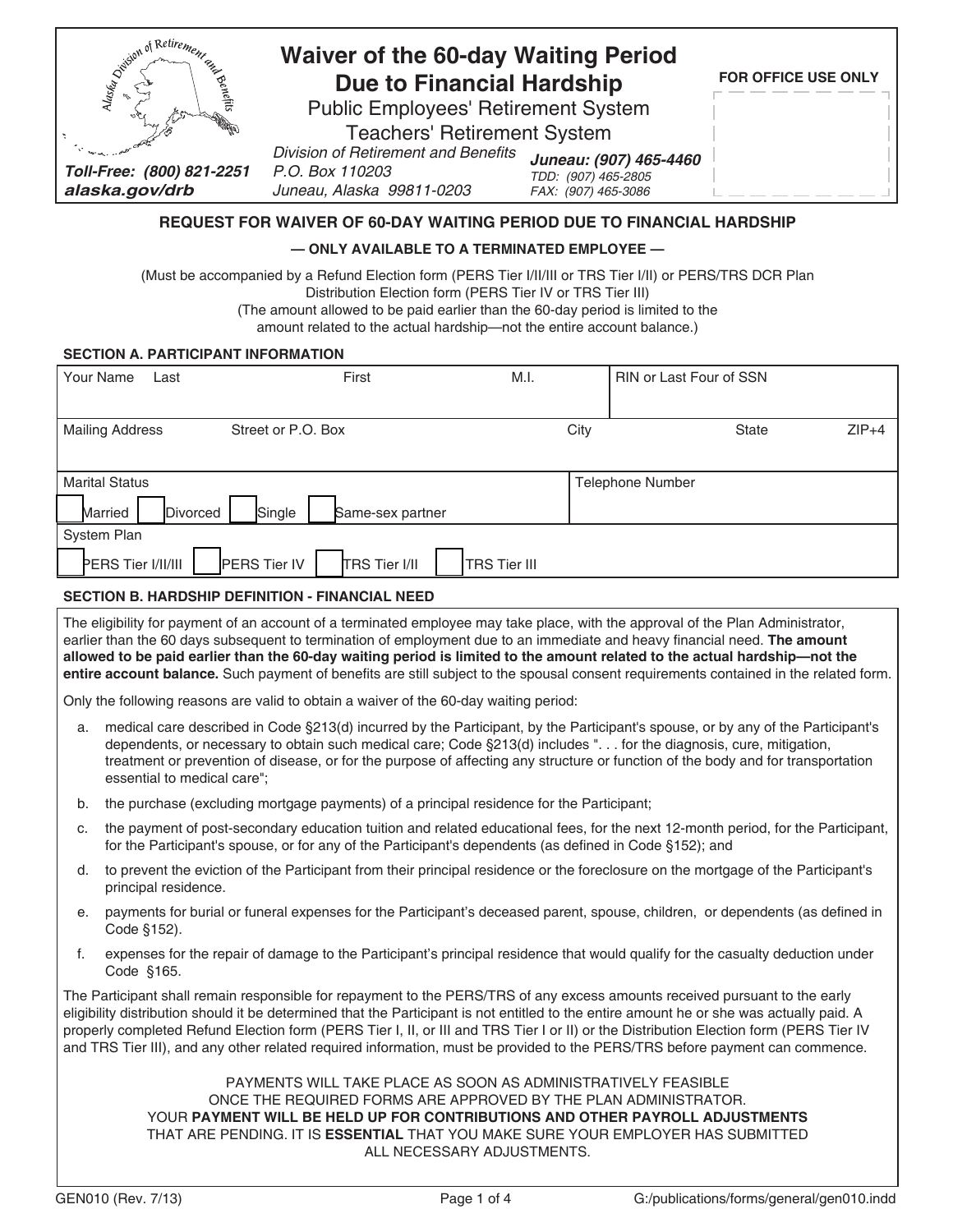## **ALASKA PUBLIC EMPLOYEES' RETIREMENT SYSTEM/TEACHERS' RETIREMENT SYSTEM REQUEST FOR WAIVER OF 60-DAY AFTER TERMINATION WAITING PERIOD DUE TO FINANCIAL HARDSHIP**

## **SECTION C. HARDSHIP DEFINITION - FINANCIAL NEED**

I am requesting a hardship withdrawal of funds in the amount of \$\_\_\_\_\_\_\_\_\_\_\_\_\_\_\_\_\_\_\_\_. I understand that this amount must be supported by documentation (attached).

Only the following reasons are valid to obtain a waiver of the 60-day waiting period:

I am applying for hardship for the following reason(s). *Please circle all the appropriate reasons.*

- (a) medical (b) purchase of residence (c) education (d) prevent eviction/foreclosure
- (e) burial/funeral expenses (f) principal residence casualty damage

For each of the hardship reasons circled, please provide a full description (attach additional pages if necessary) as to:

1. The "facts and circumstances" that make your financial need one that fits the definitions listed in Section B.

- (a) If medical: attach a relevant doctor's statement, explanation of benefits (EOB's) for out of pocket expenses, COBRA costs to support your claim;
- (b) If purchase of residence: attach documentation that provides the purchase price, the closing costs (if applicable), etc., to support your claim;
- (c) If payment of post-secondary education: attach documentation for education related expenses for the next 12-month period, etc., to support your claim;
- (d) If to prevent eviction or foreclosure: attach appropriate documentation that shows the eviction notice and that it was properly served, the amount(s) due, and/or a foreclosure notice and amount owing, etc., to support your claim.
- (e) If payments for burial or funeral expenses: deceased death certificate and documentation of participant's relationship to the deceased along with documentation of expenses to support your claim.
- (f) If for the payment to repair principal residence resulting from casualty loss: evidence of sudden and unexpected nature of damage along with documentation of expenses to support your claim.

2. Describe in detail why your need cannot be met by:

- 1. reimbursement or other compensation;
- 2. insurance or otherwise;

3. insurance or otherwise;

4. borrowing from commercial sources at reasonable commercial terms, i.e., denied bank loan.

You **must** also supply documentation that supports your request from external sources such as letters from a physician and insurance denials for payments for medical requests, letters from mortgage providers as to delinquency amounts and actual foreclosure potential and the amount, earnest money agreements and loan denials for home purchase requests, letters and billings from schools, etc., as to educational expenses that are due and payable. You must also complete the financial data report on page 4 of this form so that verification exists as to your actual financial need.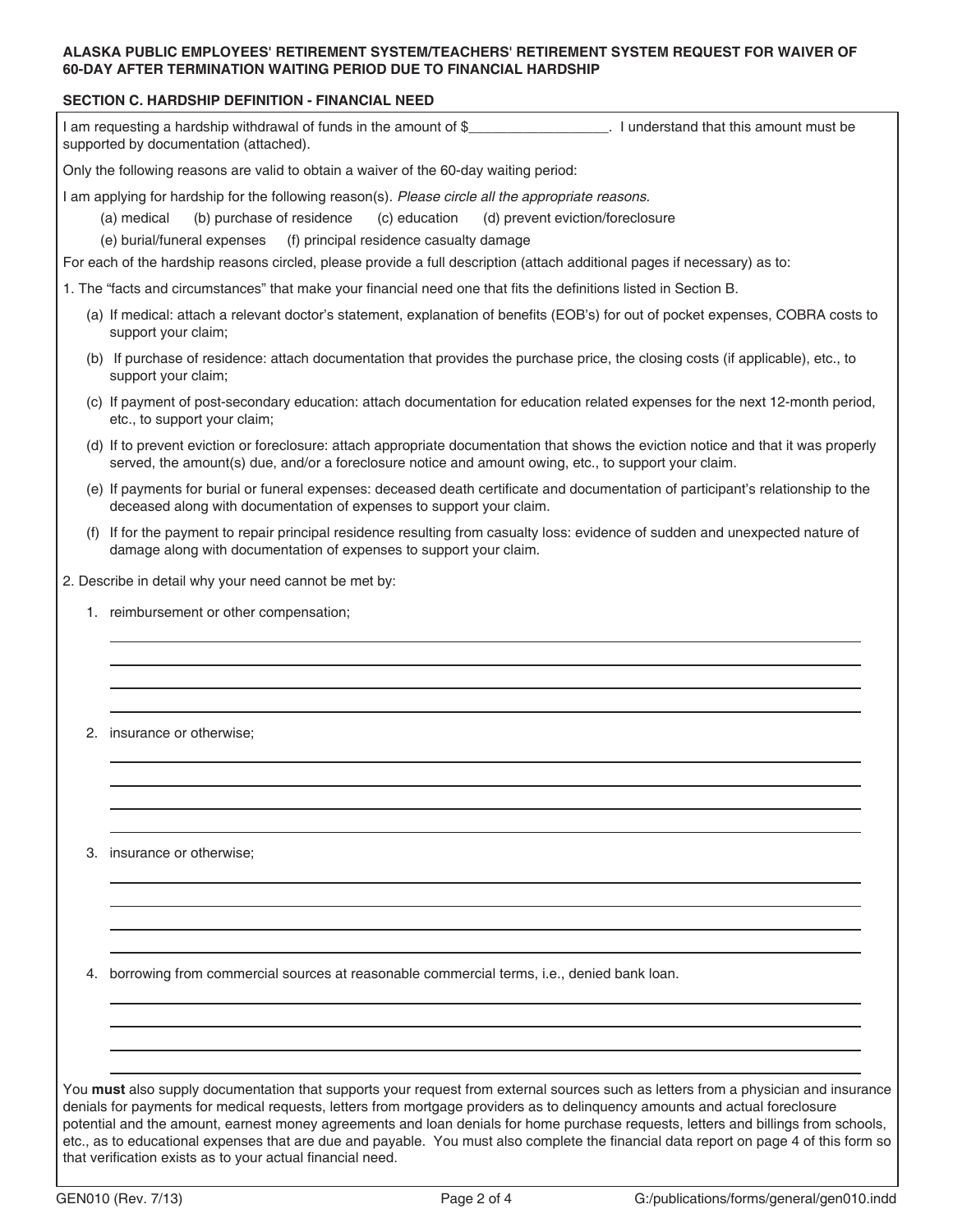### **ALASKA PUBLIC EMPLOYEES' RETIREMENT SYSTEM/TEACHERS' RETIREMENT SYSTEM REQUEST FOR WAIVER OF 60-DAY AFTER TERMINATION WAITING PERIOD DUE TO FINANCIAL HARDSHIP**

#### **SECTION D. CERTIFICATION OF PARTICIPATION**

I have read all of the instructions and information on this form, and I understand that the Plan Administrator is relying on the Participant's written statement and associated documentation that has been presented in support of Section C. I understand that it is my duty to inform you of any Qualified Domestic Relations Order, Child Support Enforcement Order, or Internal Revenue Service Order that entitles another person to a portion of my account payment.

In completing this form, I acknowledge that a person who knowingly makes a false statement, or falsifies or permits to be falsified, a record of the retirement system in an attempt to defraud the system, is guilty of a class A misdemeanor, which, upon conviction, is punishable by a fine of not more than \$500.00 or by imprisonment for not more than twelve months or both. AS 39.35.670; AS 11.56.210. I also acknowledge that a person who obtains funds and/or benefits by deception may be subject to prosecution for other crimes, including theft, which may be charged as misdemeanors or felonies with potential fines and penalties including imprisonment. I also acknowledge that a person who obtains funds and/or benefits from the system unlawfully may also be required to make restitution.

Your Signature \_\_\_\_\_\_\_\_\_\_\_\_\_\_\_\_\_\_\_\_\_\_\_\_\_\_\_\_\_\_\_\_\_\_\_\_\_\_\_\_\_\_\_\_\_\_\_\_\_\_\_ Date \_\_\_\_\_\_\_\_\_\_\_\_\_\_\_\_\_\_\_\_\_\_\_\_\_\_\_\_\_\_\_\_

## **FOR OFFICIAL USE ONLY:**

| $\Box$ Approved $\Box$ Disapproved |      |
|------------------------------------|------|
| Plan Administrator                 | Date |